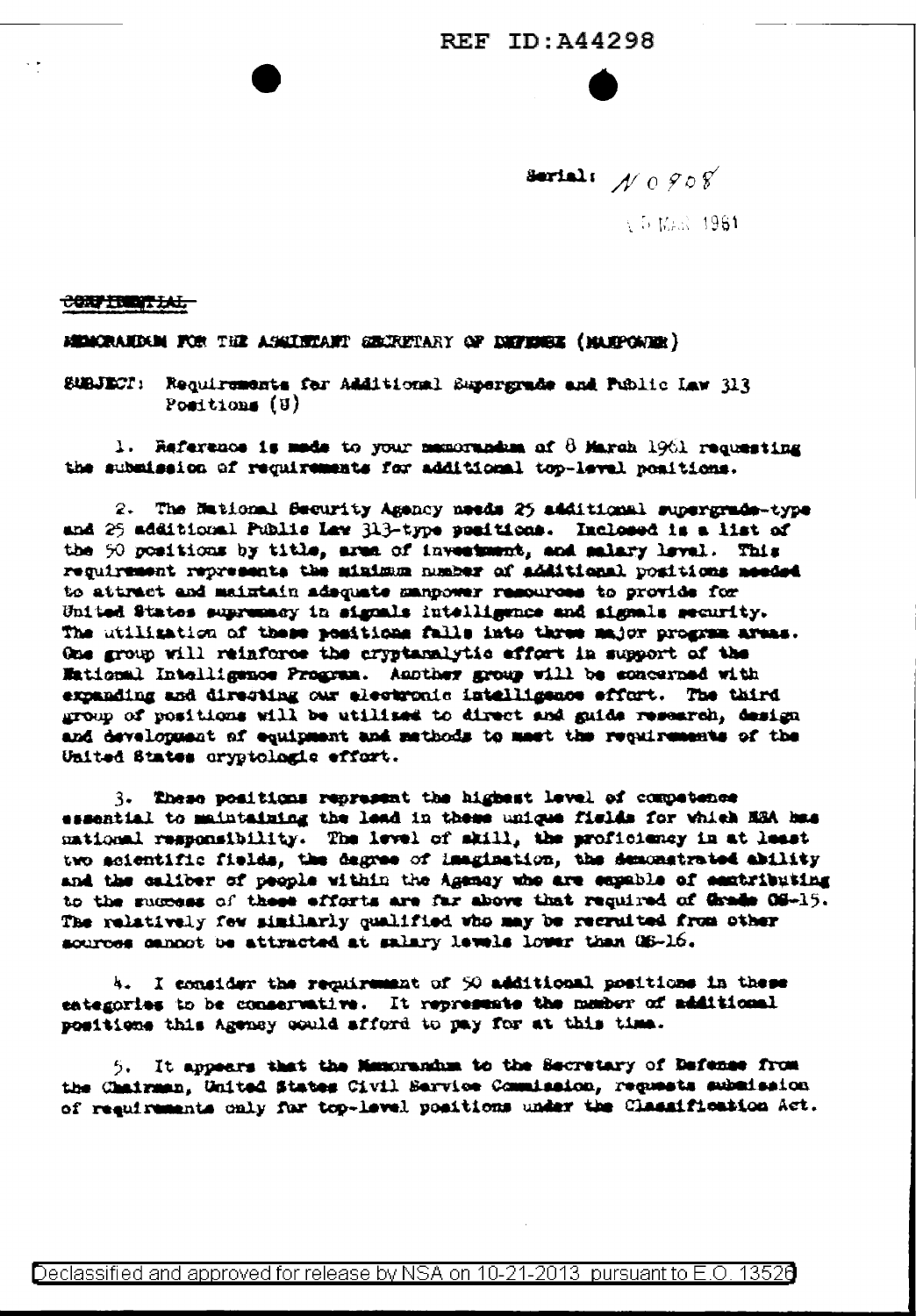#### CONFIDENTIAL

Serial:  $A' \circ 9$  of

The Entional Security Agency has been exempted from the Classification Act by Public Law 86-36, and 100 top-level positions have been authorized for the Agency by this statute. Additional positions for NSA at these rates of compensation would not normally be requested from the Congress by the Civil Service Commission. If action is not to be taken by the Commission, it is requested that consideration be given by the Secretary of Defense to recommending that the Congress amend Public Law 86-36 so as to authorize 25 additional supergrade-type positions and 25 additional Public Law 313-type positions for this Agency.

I would appreciate the opportunity to appear before the Congress  $O<sub>1</sub>$ in support of this requirement.

> L. H. FROST Vice Admiral, USN Director

Incl:  $a/s$ 

Copy Furnished: General G. B. Erskins, USMC-Ret, Asst to SecDef, Sp Opns

ec: DIR AG. Reading File **PERS** 

M/R ATTACHED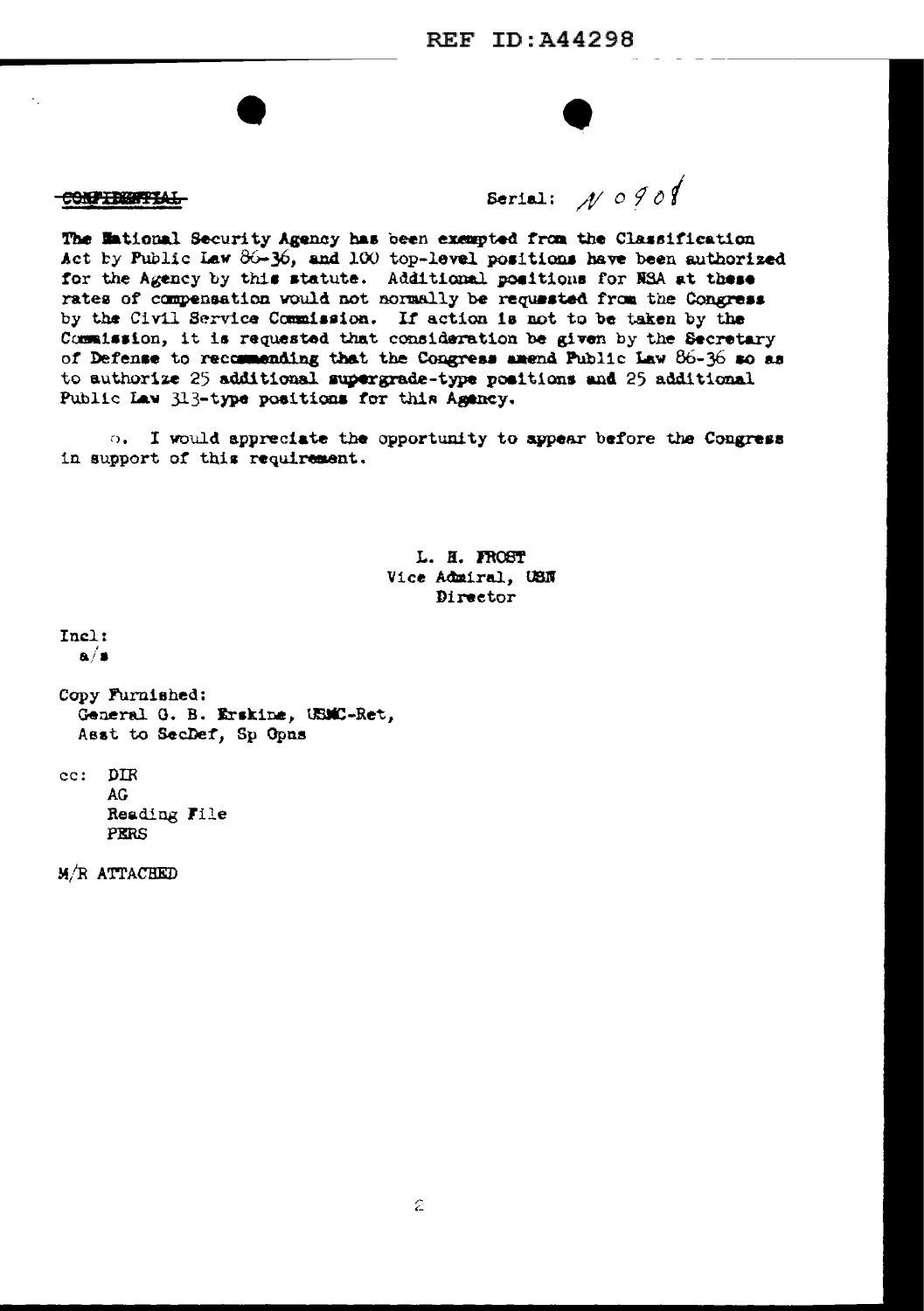CONTIERTIAL

 $Sent. : 20090$ 

M/R: The US Civil Service Commission has a responsibility for the review and allocation of all Classification Act civilian positions above the GS-15 grade level. In carrying out this responsibility the Commission requires submission of detailed position descriptions which in the case of NSA would include highly classified duties. In 1959 the US Civil Service Commission and the House Manpower Utilization Sub-Committee recognized the security implications and Public Law 86-36, 86th Congress was enacted to exampt NSA from the provisions of the Classification Act. This same law authorized NSA fifty supergrade positions and fifty research and development positions above the 08-15 level. Any increase in the number of these positions would be accomplished by an amendment to Public Law 86-36.

JOHN L. SULLIVAN, PERS, 3755, 14 Mar 61, ac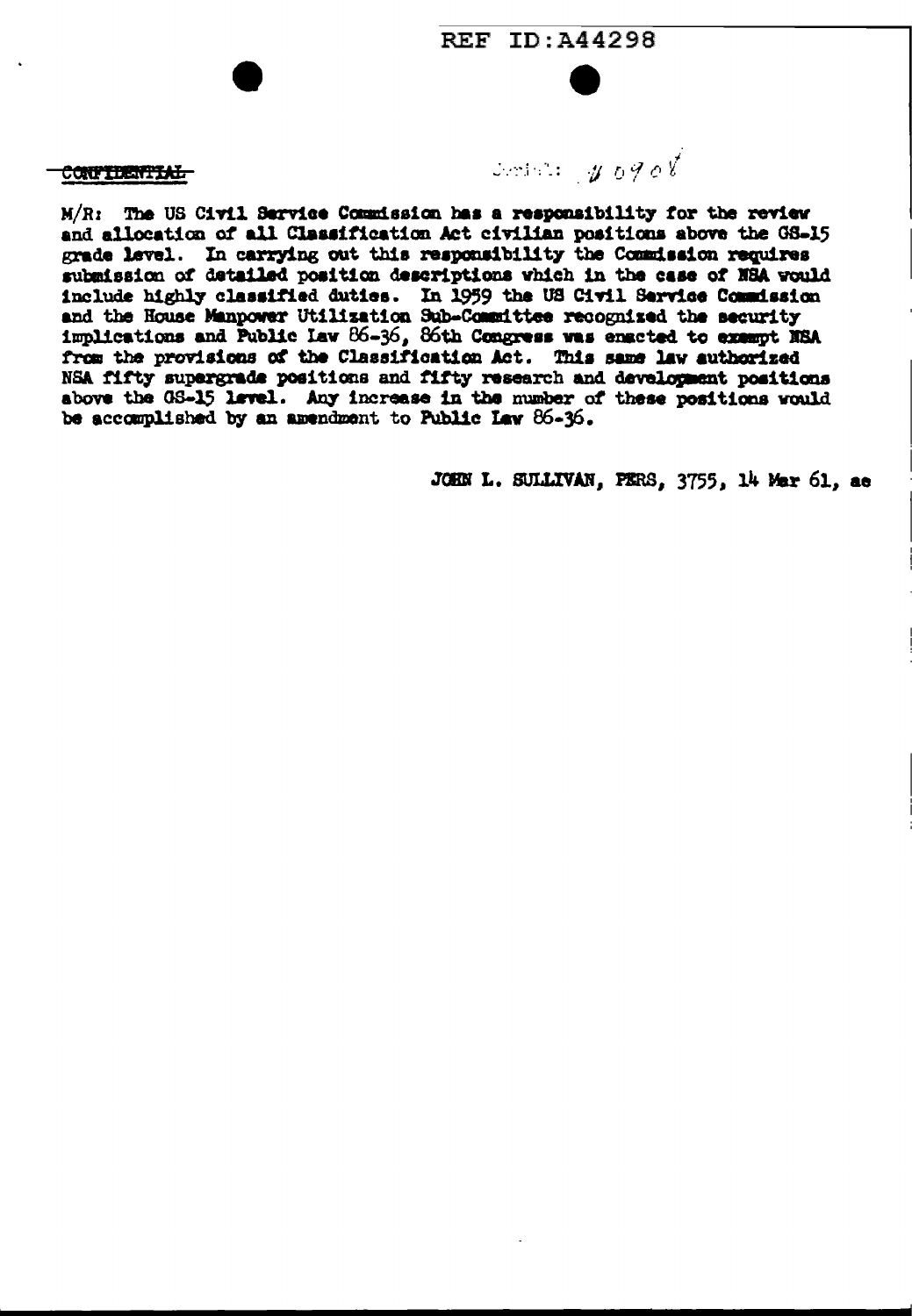

### **REQUIREMENTS**

## A. Professional and Scientific Positions:

| Title |                     | <b>Investment</b>          | <b>Level</b> |                |                          | <b>Total</b> |
|-------|---------------------|----------------------------|--------------|----------------|--------------------------|--------------|
|       |                     |                            | 18           | 17             | - 16                     |              |
| (1)   | Cryptologists       | Signals Analysis           | 2            | $2^{^{\circ}}$ | $\mathbf{1}$             | 5            |
| (2)   | Cryptologists       | Operational Services       | 2            | 3              | 5                        | 10           |
| (3)   | Cryptologists       | <b>Techniques Research</b> |              | $\mathbf{2}$   | $\overline{\phantom{a}}$ | 5            |
| (4)   | Electronic Engineer | Applied Research           |              | 2              | 2                        | 5            |
|       |                     |                            | 6            |                | <b>10</b>                | 25           |

#### Research and Development:  $B.$

l.

| Title |               | <b>Investment</b>                           | <b>Level</b> |         |           | Total |
|-------|---------------|---------------------------------------------|--------------|---------|-----------|-------|
|       |               |                                             | 18           | 17      | <u>16</u> |       |
| (1)   | Mathematician | <b>Basic Research</b>                       |              | 2 7     |           | 10    |
| (2)   |               | Electronic Engineer Development Engineering |              | $1 2 7$ |           | 10    |
| (3)   |               | Electronic Scientist Operational Services   | 2.           | - 2     |           | 5     |
|       |               |                                             |              | 6       | 15        | 25    |

# <u>an de maria a mort e partir de la p</u>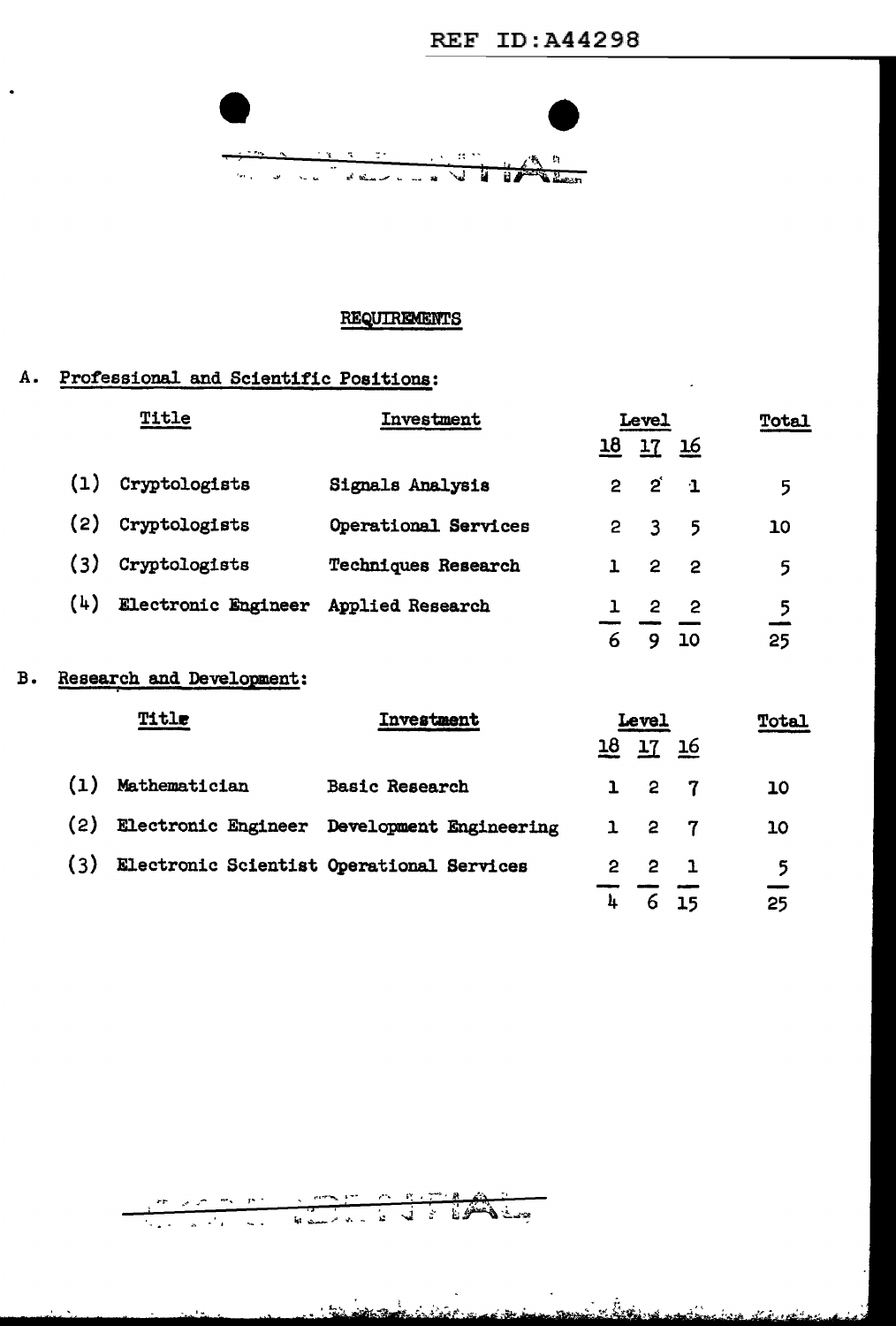

ASSISTANT SECRETARY OF DEFENSE WASHINGTON 25, D. C.

March 8, 1961

MEMORANDUM FOR THE SECRETARY OF THE ARMY THE SECRETARY OF THE NAVY THE SECRETARY OF THE AIR FORCE DIRECTOR, NATIONAL SECURITY AGENCY ADMINISTRATIVE ASSISTANT TO THE SECRETARY OF DEFENSE

SUBJECT: Requirement s for Additional GS-16, GS-17, GS-18, and P. L. 313 Positions

The attached letter from the Chairman of the Civil Service Commission to the Secretary of Defense requests that certain information supporting Department of Defense requirementsfor additional top level positions be submitted to the Commission not later than 16 March 1961. I understand that your civilian personnel staffs are aware of this request and are preparing the necessary material.

In order that the deadline established by the Commission may be met, it is necessary that appropriate informational material covering the requirements of all components of the Department of Defense be in my office not later than the close of business on 14 March 1961. It should be delivered to Mr. Leon Wheeless in room 3E-963.

Den M

Attachment -1

/s/ CARLISLE P. RUNGE

Carlisle P. Runge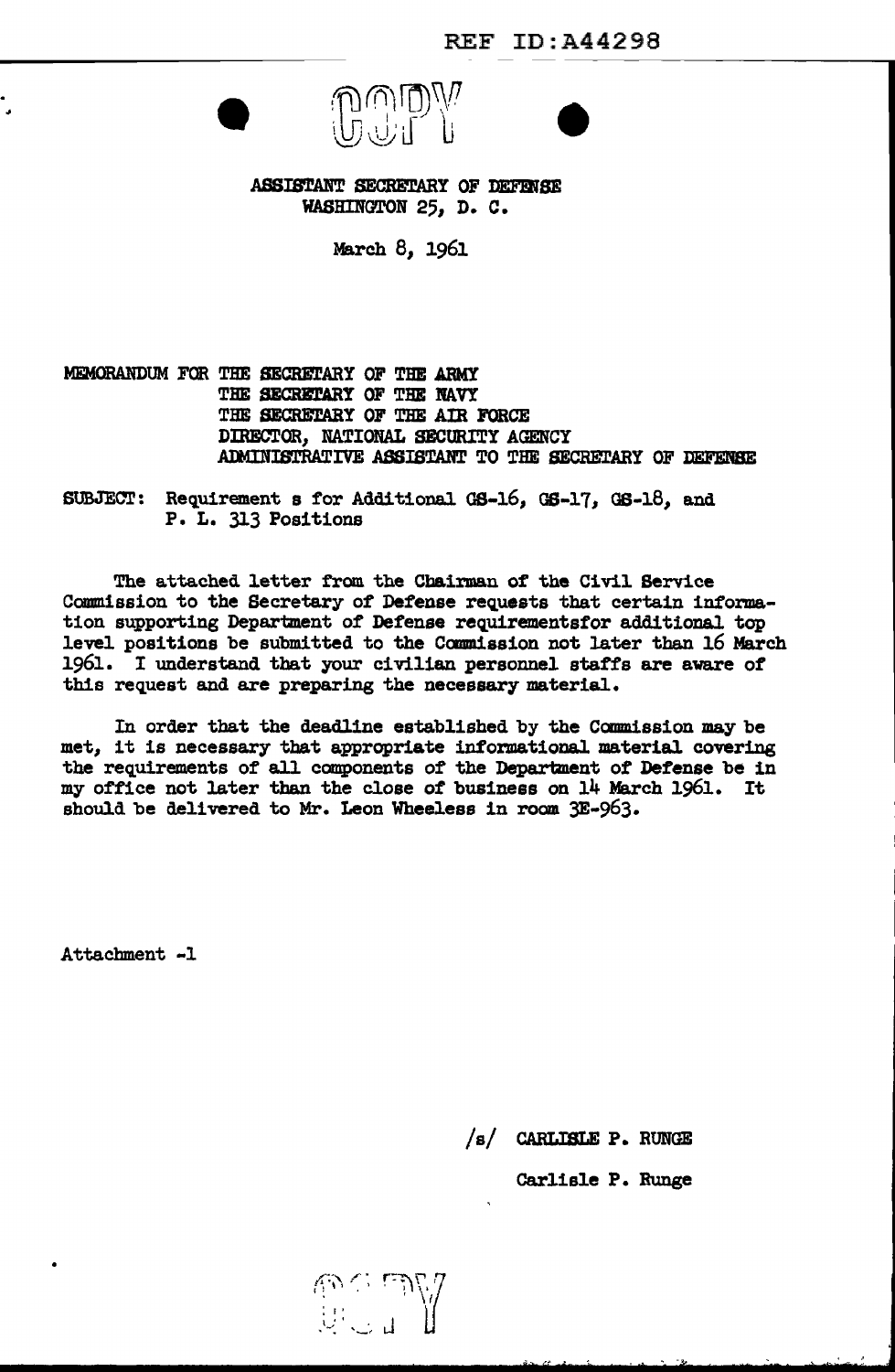

WASHINGTON 25, D. C.

March 6, 1961

Honorable Robert s. McNamara The Secretary of Defense Washington 25, D. c.

Dear Secretary McNamara:

 $\cdots$ ,

The Civil Service Commission is preparing a consolidation of total Executive Branch needs for authority to fill top-level positions under the Classification Act. The demand for allocations of positions to grades GS-16, 17 and 18 under the Classification Act $\bar{x}$ r exceeds the spaces authorized by Congress. In order to assess the number of additional positions needed, we are asking each agency to give us a report on its needs no later than March 16, 1961, so that we can make one consolidated presentation for the Executive Branch.

We are, therefore, asking you *tor* a statement of your total present and projected needs that are fully supportable for the allocation of positions to grades GS-16, 17 and 18 of the Classification Act. This listing should include requests that have previously been submitted to the Civil Service Canmission. As of this date, the Commission Will take no further action on requests previously submitted by your agency without reaffirmation by you of the continuing need.

If your agency is one which has existing special authority for the allocation of positions to the top grades of the Classification Act, Justification for the need to increase the numbers authorized under these or amended authorities should be included in your report. The consolidation which we will make is intended to cover the needs of the Executive Branch regardless of the specific legislative authority that authorizes positions.

For each individual position requested, it will be necessary for you to submit sufficient information to permit us to reach a reasonable conclusion as towhether the grade level requested would be approved for allocation by the Commission. Because of the short time available for submission of the report, we are not asking for the usual type of information on each position, such as position descriptions and related material. Where these are av&ilable or can be quickly prepared, we suggest they be submitted. Where this is not possible because of time considerations, or the fact that the position in question is on a projected basis, please given us as much in the way *ot* organization and



... ~or, > ,